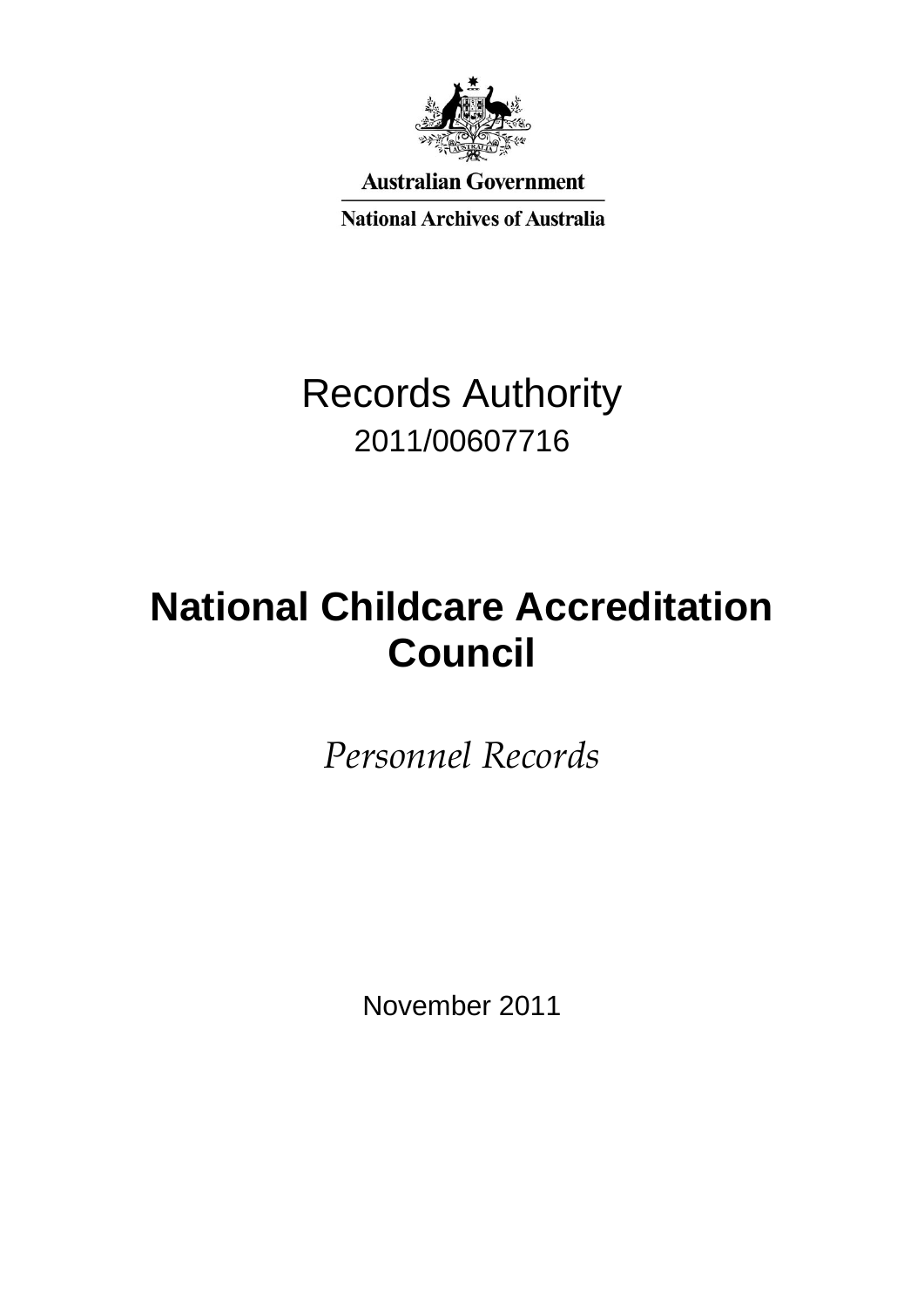### **CONTENTS**

| AUTHORISATION NATION                                                                                                                             | - 5 |
|--------------------------------------------------------------------------------------------------------------------------------------------------|-----|
| <b>PERSONNEL RECORDS</b><br><u> 2000 - 2000 - 2000 - 2000 - 2000 - 2000 - 2000 - 2000 - 2000 - 2000 - 2000 - 2000 - 2000 - 2000 - 2000 - 200</u> |     |

© Commonwealth of Australia 2011

 This work is copyright. Apart from any use as permitted under the *Copyright Act 1968,* no part may be reproduced by any process without prior written permission from the National Archives of Australia. Requests and inquiries concerning reproduction and rights should be directed to the Publications Manager, National Archives of Australia, PO Box 7425, Canberra Mail Centre ACT 2610, Australia.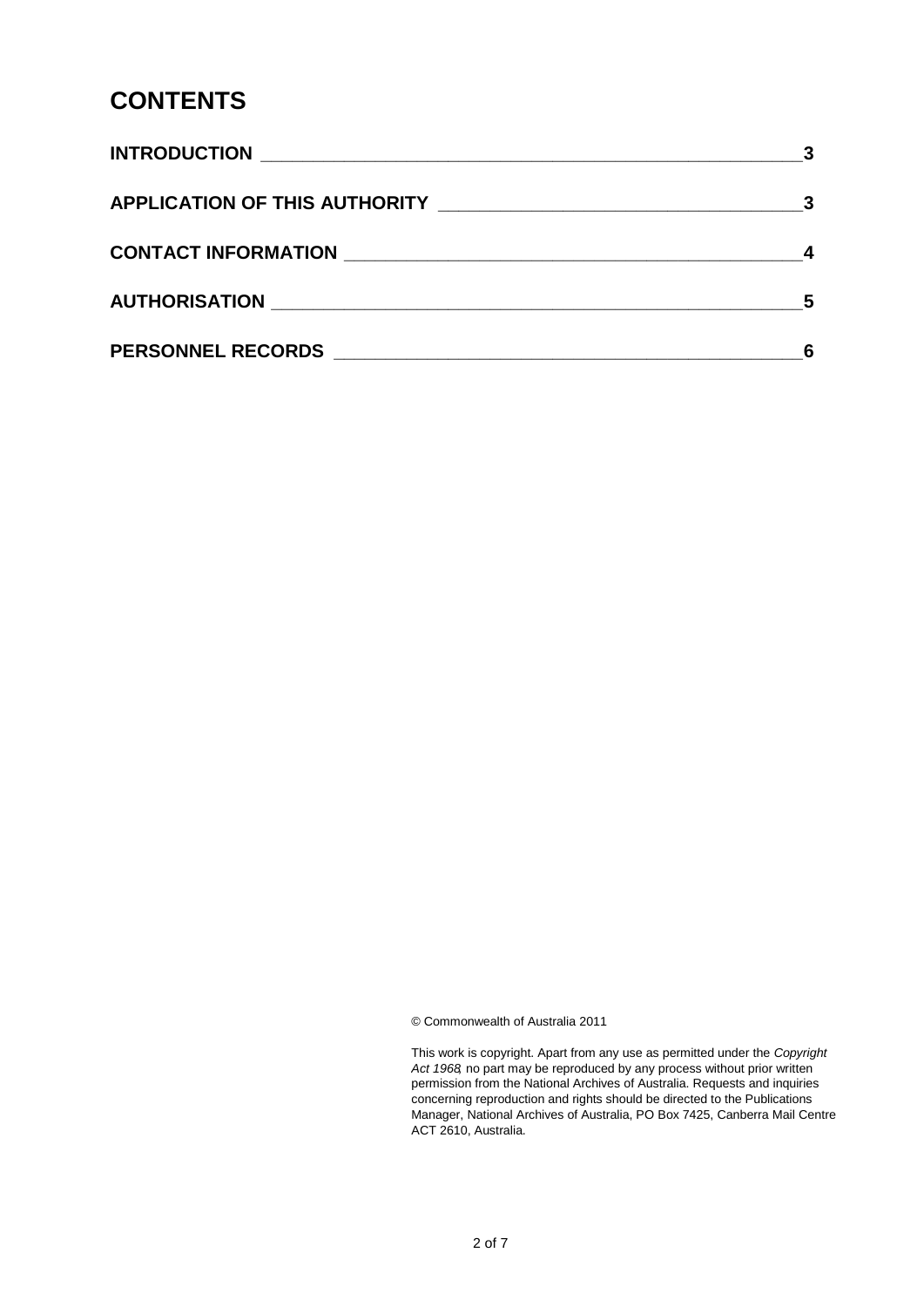# **INTRODUCTION**

The National Childcare Accreditation Council (NCAC) and the National Archives of Australia have developed this Records Authority to set out the requirements for destroying specified personnel records. It represents a significant commitment on behalf of NCAC to understand, create and manage the records of its activities.

This Authority takes into account the NCAC's legal and organisational records management requirements, and the interests of stakeholders, the agency and the National Archives of Australia.

 This Authority gives the NCAC permission under the Archives Act 1983, for the destruction of the temporary and community expectations, and are approved by the National Archives of Australia on the basis of information provided by the agency. records described after the minimum retention period has expired. Retention periods for these temporary records are based on: an assessment of business needs; broader organisational accountability requirements

As changes in circumstances may affect records management requirements, all amendments must be approved by the National Archives.

## **APPLICATION OF THIS AUTHORITY**

- 1. This Authority is to be used to sentence records. Sentencing involves the examination of records in order to identify the individual disposal class to which they belong. This process enables sentencers to determine how long records need to be kept. Advice on sentencing is available from the National Archives.
- 2. This Authority should be used in conjunction with general records authorities such as:
	- the Administrative Functions Disposal Authority (AFDA) and/or AFDA Express issued by the National Archives to cover business processes and records common to Australian Government agencies;
	- encrypted records; and
	- source records that have been copied.
- facilitative or for short-term use only. NAP does not replace arrangements agreed to in this Authority but can be used as a tool to assist in identifying records for destruction together with an agency's Records destroying records as a normal administrative practice and on how to develop an agency NAP policy is available from the National Archives' website at **[www.naa.gov.au](http://www.naa.gov.au/)** 3. The Normal Administrative Practice (NAP) provision of the Archives Act 1983 gives agencies permission to destroy certain records without formal authorisation. This usually occurs where records are duplicated, Authority or Authorities, and with AFDA and AFDA Express. The National Archives recommends that agencies develop and implement a Normal Administrative Practice policy. Advice and guidance on
- system, or when information is migrated from one system to a new system) this authority can still be information is transferred into the custody of the National Archives. 4. Where the method of recording information changes (for example from a manual system to an electronic applied, providing the records document the same core business. The information must be accessible for the period of time prescribed in this Authority. The NCAC will need to maintain continuing access to the information, including digital information, for the periods prescribed in this records authority or until the
- compromised because a retention period or periods are not adequate, it should contact the National 5. In general, retention requirements indicate a minimum period for retention. The NCAC may extend minimum retention periods if it considers that there is an administrative need to do so, without further reference to the National Archives. Where the NCAC believes that its accountability will be substantially Archives for review of the retention period.
- 6. From time to time the National Archives will place a freeze on some groups of records relating to a place no records relating to the topic or event may be destroyed. Further information about disposal freezes and whether they affect the application of this Authority is available from the National Archives website at **[www.naa.gov.au](http://www.naa.gov.au/)** particular topic or event which has gained prominence or provokes controversy. While the freeze is in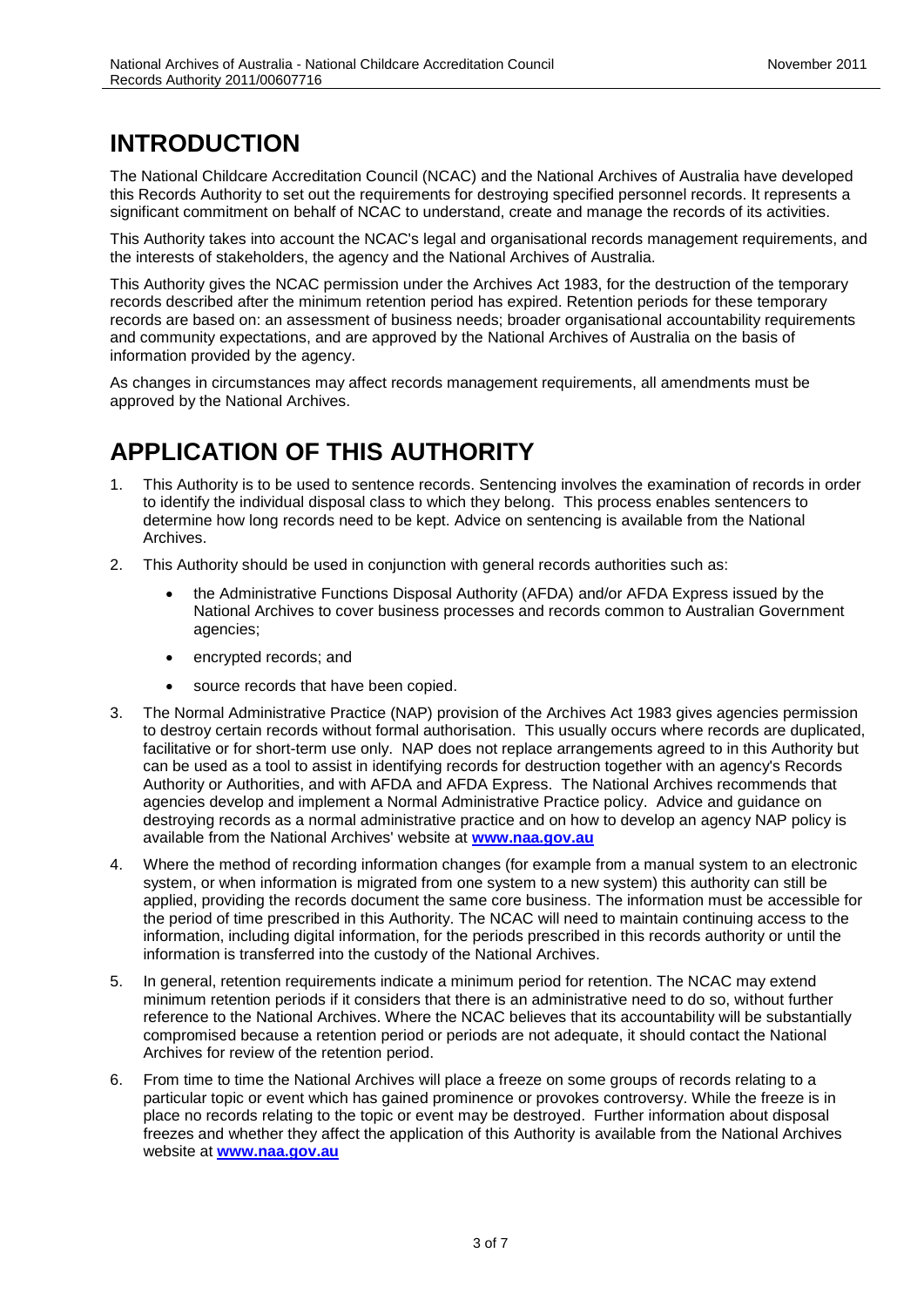- $7.$  the Archives Act 1983 or any other relevant Act must not be destroyed until the action has been 7. Records which relate to any current or pending legal action, or are subject to a request for access under completed.
- 8. Records in the care of agencies should be appropriately stored, managed and preserved. Agencies need to meet this obligation to ensure that the records remain authentic and accessible over time. Under Section 31 of the Archives Act 1983, access arrangements are required for records that become available for public access including those records that remain in agency custody.
- 9. Appropriate arrangements should be made with the National Archives when records are to be transferred into custody. The National Archives accepts for transfer only those records designated as national archives.
- 10. Advice on how to use this Authority is available from the NCAC records manager. If there are problems with the application of the Authority that cannot be resolved, please contact the National Archives.

# **CONTACT INFORMATION**

 Archives' Agency Service Centre. For assistance with this authority or for advice on other recordkeeping matters, please contact National

Queen Victoria Terrace Tel: (02) 6212 3610 Parkes ACT 2600 Fax: (02) 6212 3989 Canberra Mail Centre ACT 2610 Website: www.naa.gov.au

PO Box 7425 Email: **[recordkeeping@naa.gov.au](mailto:recordkeeping@naa.gov.au)**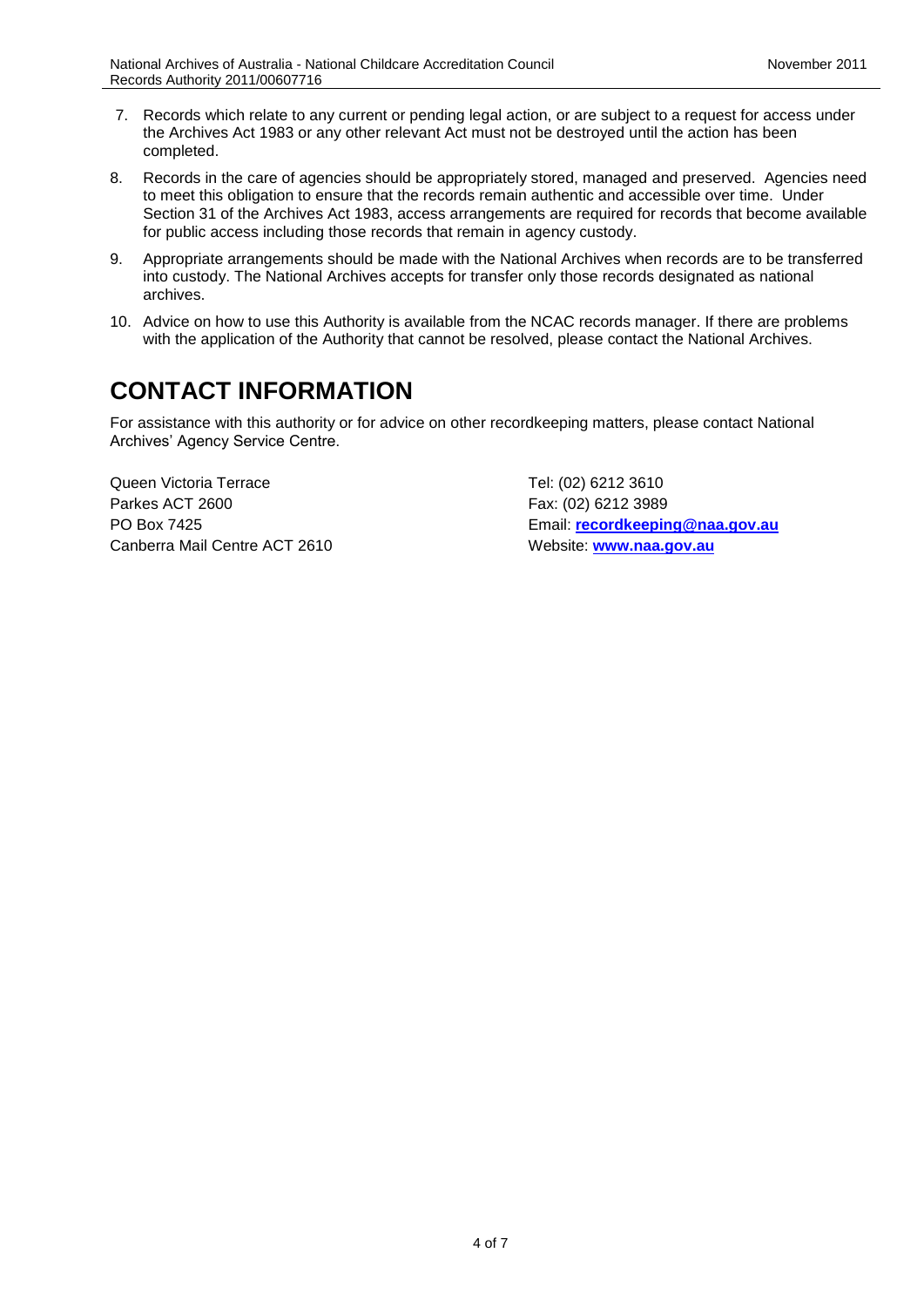### AUTHORISATION

#### RECORDS AUTHORITY 2011/00607716

**Person to whom notice of Chief Executive Officer<br>
2018 Chief Executive Officer Accreditation Council<br>
2018 National Childcare Accreditation Council** Level 3 418a Elizabeth Street Surry Hills NSW 2010

Purpose: Authorises arrangements for the disposal of records in accordance with Section 24(2)(b) of the Archives Act 1983

Personnel Records. Application:

This authority gives permission for the destruction of the records described. This authority will apply only with the consent of the agency currently responsible for the business documented in the records described. APAA 1622 (INA) INA - 国際四盟高品質の

Authorising Officer **Date of issue:** 

En

Margaret Chalker Assistant Director-General Government Information Management National Archives of Australia

23 November 2011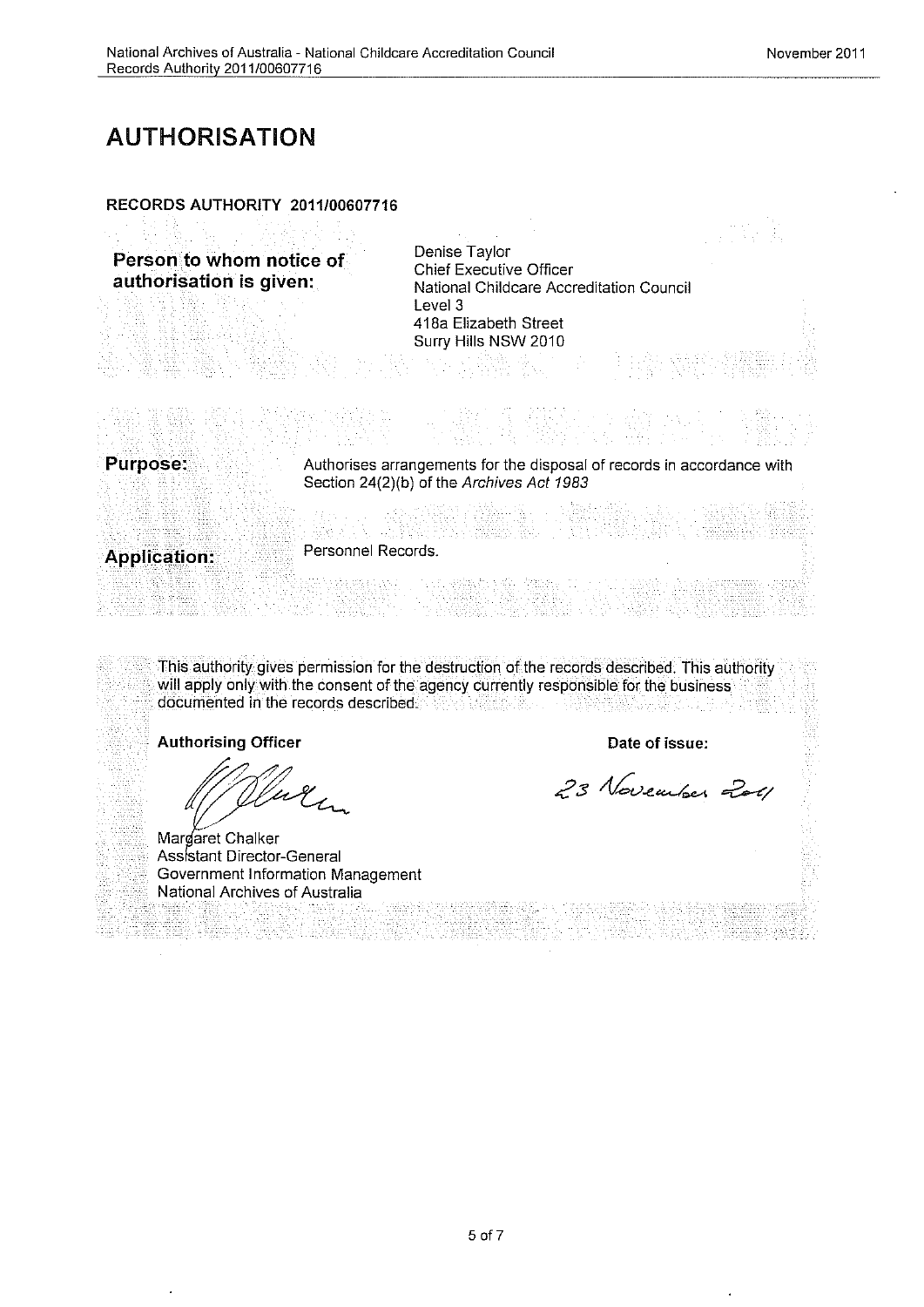# **PERSONNEL RECORDS**

 The core business of managing National Childcare Accreditation Council (NCAC) employees who are not employed under the Public Service Act 1999. Includes activities related to:

- engaging individual staff members
- employment conditions
- performance appraisal and dispute resolution
- incidents resulting in employees sustaining workplace injuries
- establishment of, and changes to, organisational structure
- implementation and coordination of preventative health and safety measures in the workplace
- overall relationship between NCAC management and employees
- developing staff skills and abilities.

 Note: this core business is to be used by the National Childcare Accreditation Council instead of AFDA/AFDA Express PERSONNEL.

| <b>Class no</b> | <b>Description of records</b>                                                                                                                                                | <b>Disposal</b><br>action |
|-----------------|------------------------------------------------------------------------------------------------------------------------------------------------------------------------------|---------------------------|
| 56280           | Personnel records of all employees, either kept in a consolidated format (as<br>'Personal files') or as separate records, including:                                         | Destroy 7<br>years after  |
|                 | Recruitment related records such as:<br>$\bullet$                                                                                                                            | last action               |
|                 | application forms<br>$\bullet$                                                                                                                                               |                           |
|                 | referee checks<br>٠                                                                                                                                                          |                           |
|                 | working with children checks.<br>$\bullet$                                                                                                                                   |                           |
|                 | Salary related records, including administrative records, such as:                                                                                                           |                           |
|                 | group certificates                                                                                                                                                           |                           |
|                 | payroll deduction authorities<br>$\bullet$                                                                                                                                   |                           |
|                 | employee pay history<br>٠                                                                                                                                                    |                           |
|                 | management of special salary packaging including Fringe Benefits<br>$\bullet$<br>Tax (FBT)                                                                                   |                           |
|                 | superannuation deductions<br>٠                                                                                                                                               |                           |
|                 | bank account details                                                                                                                                                         |                           |
|                 | tax file number (TFN) declaration                                                                                                                                            |                           |
|                 | pay authority.                                                                                                                                                               |                           |
|                 | Leave entitlement records such as:                                                                                                                                           |                           |
|                 | consolidated leave history<br>$\bullet$                                                                                                                                      |                           |
|                 | leave used to calculate entitlements for superannuation or long<br>$\bullet$<br>service leave (eg parental leave, leave without pay exceeding 5<br>days in a calendar year); |                           |
|                 | all other leave (eg sick leave, recreation leave, study leave).                                                                                                              |                           |
|                 | Awards given to individuals or teams in recognition of achievements;<br>$\bullet$                                                                                            |                           |
|                 | Attendance records such as timesheets.                                                                                                                                       |                           |